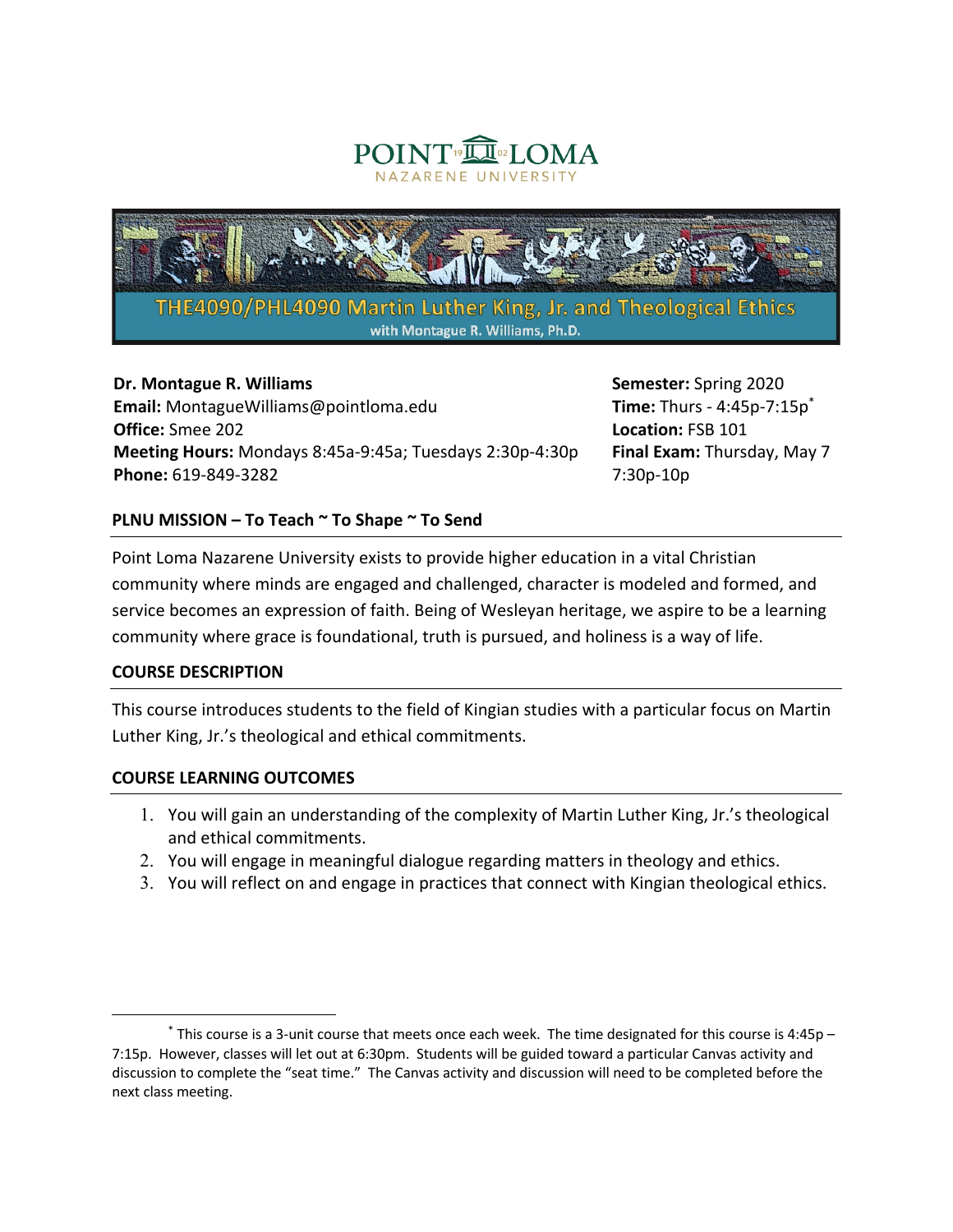### **REQUIRED READINGS**

- *Martin and Malcolm and America: A Dream or Nightmare* by James Cone
- *A Knock at Midnight: Inspiration from the Great Sermons of the Reverend Martin Luther King, Jr.* edited by Clayborne Carson and Peter Holloran
- *Jesus and the Disinherited* by Howard Thurman
- Articles and Essays Provided by the Professor



## **ASSESSMENT AND GRADING**

| <b>Assignments</b>                     | <b>Point Value</b> |
|----------------------------------------|--------------------|
| (see descriptions in the next section) | (% of total grade) |
| Classmate Interview Paper              | 5%                 |
| Collective Participation               | 5%                 |
| Individual Participation               | 15%                |
| <b>Reading Reports</b>                 | 15%                |
| Mid-Term Exam                          | 20%                |
| Group Meeting with the Professor       | 5%                 |
| Leading a Reading Discussion           | 15%                |
| Re-Membering MLK Project               | 20%                |
| Total                                  | 100%               |

#### **Grading Scale:**

| $A = 93 - 100\%$ | $B+ = 87\% - 89\%$ | $C_{+}$ = 77%-79% | $D+ = 67\% - 69\%$ F = 0 - 59% |
|------------------|--------------------|-------------------|--------------------------------|
| $A = 90 - 92%$   | $B = 83\% - 86\%$  | $C = 73\% - 76\%$ | $D = 63\% - 66\%$              |
|                  | $B - 80\% - 82\%$  | $C = 70\% - 72\%$ | $D = 60\% - 62\%$              |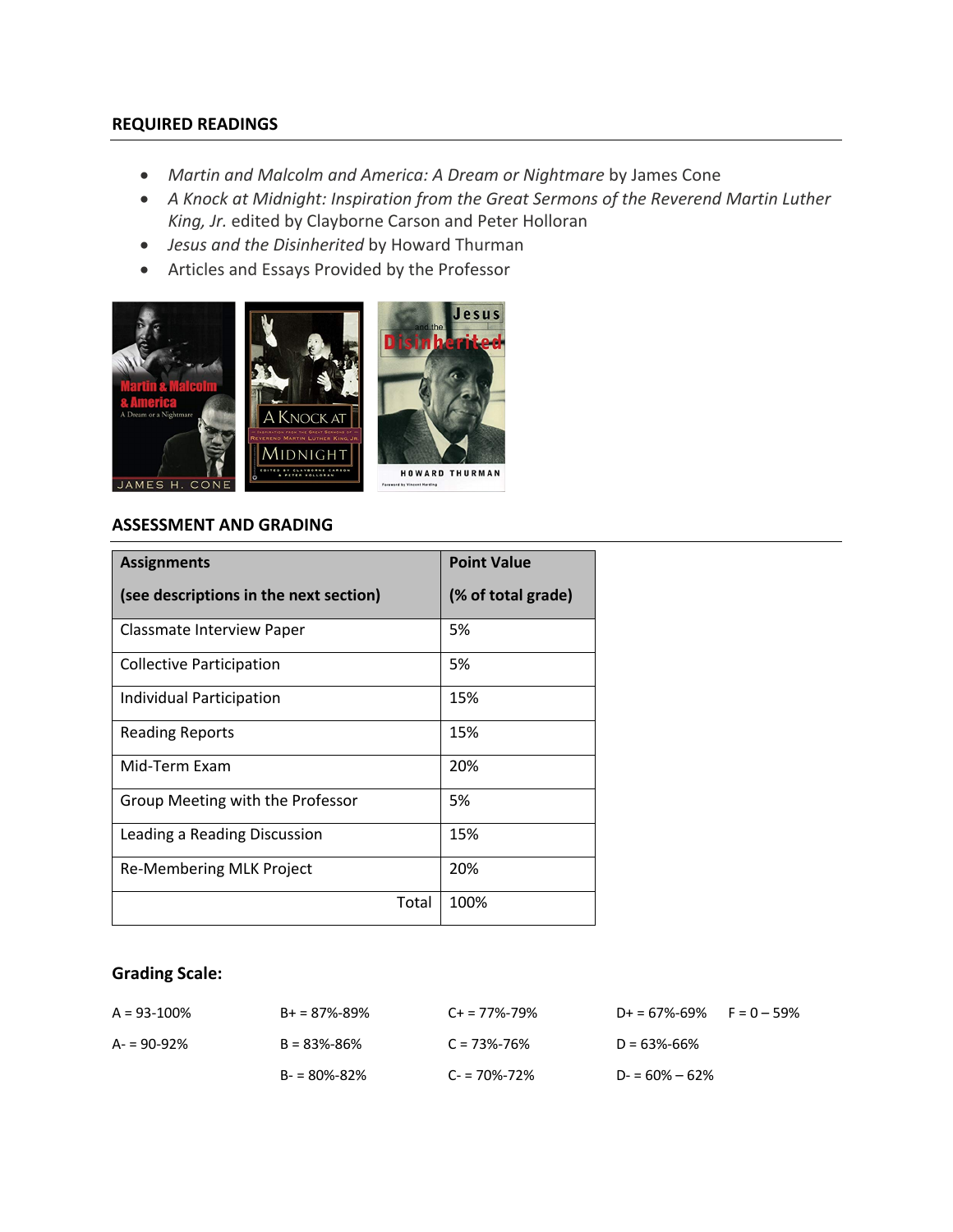### **ASSIGNMENT DESCRIPTIONS**

**Classmate Interview Paper –** The Classmate Interview Paper is worth 5% of the student's course grade. Students will submit a 500 to 700-word paper about another person in the class. More specifically, you will interview an assigned partner from the class and write your paper with the following components and flow.

- 1. Brief Introduction that shares who you interviewed, their year in school, and major. (25-50 words)
- 2. What is your partner's familiarity with MLK and MLK's theological ethics? What has s/he read, listened to, watched, engaged, or practiced that connects directly or indirectly with MLK and MLK's theological ethics? Explain. (75-100 words)
- 3. Who are your partner's favorite theologians, philosophers, or thinkers? Why? (75-100 words)
- 4. What matters to your partner? Before the interview, your partner should journal on the following questions: *What are two or three life questions that take up your sense of wonder these days? It may be helpful to identify at least one broader theological or philosophical question you have and at least one question that is more about daily life matters. Of course, such separation is not necessary. If all two or three questions intertwine the academic and the daily life, that is perfectly fine. What really matters to you in this season of life? What are you hoping to understand better or figure out one day (soon or later)? Do any of your "two or three questions" involve curiosity about what it means to live a meaningful life? How so?* When discussing this with your partner, simply frame the question as "What matters to you?" then allow your partner to share whatever they feel comfortable sharing from their journaling. Please note that your partner does not have to share about anything s/he does not want to share about, and the same goes for you. You won't be able fit everything in when you write this section of the paper. However, your goal is to listen well and discern how to write about it in a meaningful and substantive manner. (175-250 words)
- 5. What does your partner need from other students in the class in order to facilitate learning and engagement during class meetings and gatherings? How does your partner plan to help the classroom be a place of mutual engagement, learning, and respect? (75-100 words.)
- 6. Looking at the syllabus and considering the course introduction, what aspect of this course is your partner looking forward to the most? Why? Is there anything on the syllabus for which your partner needs clarification? Explain. (75-100 words)

*If you feel uncomfortable about being partnered with a particular individual in class, please let the professor know no later than the third class session. You do not need to explain why you feel uncomfortable about being partnered with that person.*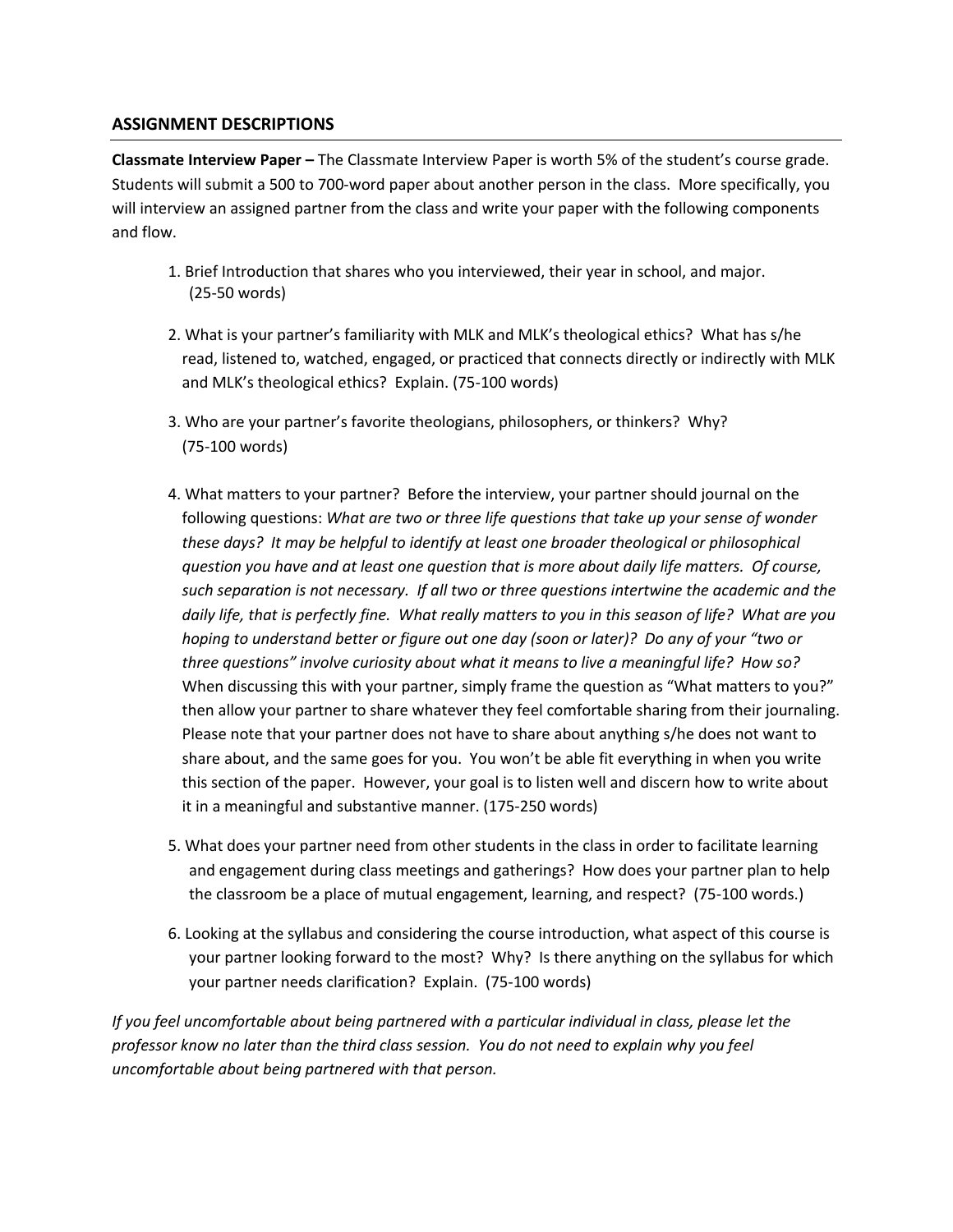**Collective Participation –** The collective participation makes up 5% of the student's course grade. This assignment focuses on the way the *entire class* engages discussion throughout the semester, and the purpose is to help students become aware of mutual responsibility for fostering a constructive classroom environment. You can think of it as one large semester-long group project. Your commitment to stay current with readings and contribute to meaningful course dialogue affects your grade and everyone else's in the class.

**Individual Participation –** Participation makes up 15% of the student's course grade. This includes participation in course dialogue, online dialogue, classroom activities, and any planned course pilgrimages. The professor may call upon any student to answer a question or expound upon a particular topic or reading. Students who are regularly punctual and present without unexcused absences or tardies have met the bare minimum requirement for participation, namely being present. These students can expect to earn at least a D for their participation score at the end of the semester. Students who do this but also *regularly participate* in classroom dialogue in a substantive manner can expect to earn at least a B for their participation grade. Students who exemplify regular participation can expect to earn an A for their participation grade at the end of the semester.

Regularly participating in class means you are consistently offering thoughtful comments and questions as well as respectfully supporting the regular participation and perspectives of fellow students. You do not have to agree with your fellow students. Come to the (literal and metaphorical) table with the humility and readiness to learn from your peers, share with your peers, and challenge your peers when appropriate. *Last note: Rather than simply finding a way to talk a lot, focus your concern on doing your part to promote meaningful course dialogue regarding the reading and classroom activities.*

\*This course will include practices of Christian spirituality. While the professor does hope you find these meaningful for your own reflection and meaning-making, the professor does not assume that everyone at PLNU is a Christian. If you do not feel comfortable engaging in Christian practices, please know that the professor is happy to discern alternative options for you. Simply inform the professor during the first week of class and set up a meeting to discuss alternatives.

**Reading Reports –** Reading Reports make up 15% of the student's course grade, and the purpose is to help students begin the kind of reflection needed for discussing the material in class. The reading reports are due *by* the beginning of each class period for which the respective reading assignments are due. This means you need to complete the reading report before coming to class.

The reading quizzes are divided into two sections of equal value. The first portion includes self-reporting regarding the student's completion of the reading assignment as well as her/his quality of reading. To be more specific, students will score their own reading based on the following scale:

10 = I read every word of the assignment and took excellent notes.

8 = I read the vast majority of the assignment and took notes.

6 = I read more than half of the reading assignment.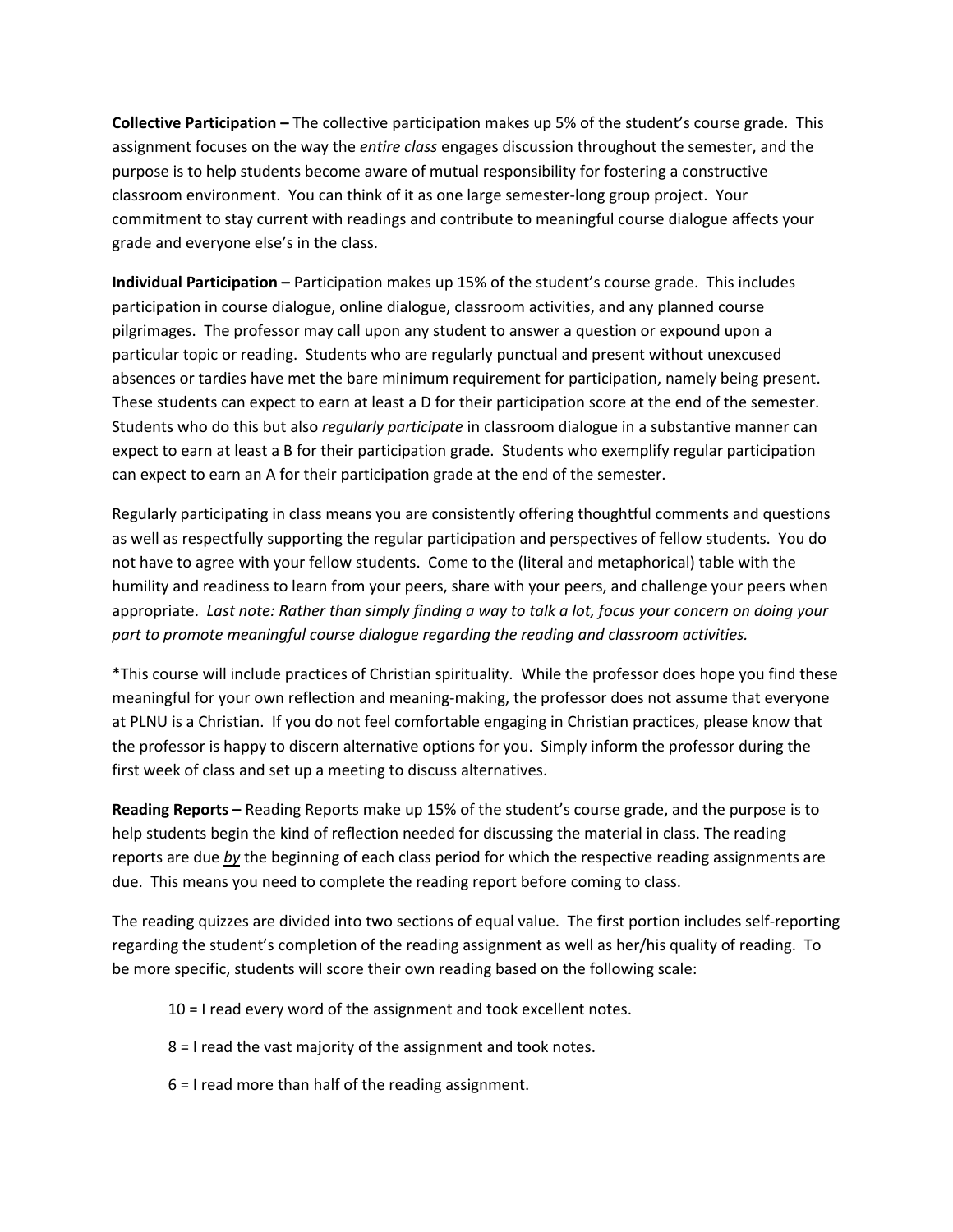4 = I read very close to half of the reading assignment.

0 = I read very little to none of the reading assignment.

The second portion of the reading report requires you to list three well-formed questions or question sets that emerge from reading of the assignment that you think would be important for classroom discussion. Your goal is to offer questions or question sets that display a close and thoughtful reading of the given assignment. Here is an example of *one question set*.

In Chapter 1 of Van Opstal's *The Next Worship,* the author emphasizes a "vision of the end" to make the case regarding the necessity of intercultural worship in Christian communities. While this is helpful, inspiring, and a compelling exegesis of biblical imagery, how does such a vision actually motivate changed action and commitments in the present? If there is no actual "end" date or deadline for this vision, then is this just an imaginary moving target that ultimately functions to maintain control over Christians (and other humans) rather than freeing them to live a life worth living? What other theological, philosophical, and ethical commitments are needed for this "vision of the end" to have a meaningful, just, and life-giving impact on the present?

**Mid-Term Exam –** The Mid-Term Exam is worth 20% of the student's course grade. The exam will cover content from the first half of the course (January and February) and include no more than fifty questions. The exam will cover figures and concepts from the course readings, lectures, and discussions. While the vast majority of questions will be multiple choice and short answer, the exam may include essay questions as well.

**Group Meeting with the Professor –** This Group Meeting with the Professor makes up 5% of the course grade. Students will be divided into small groups for various course activities. Each group will need to schedule a meeting with the professor to discuss course-related matters. The primary purpose of this is for the professor to gain a sense of how you are doing in the class. This meeting is particularly important in light of the large number of students in the course.

**Leading a Reading Discussion –** The Leading a Reading Discussion assignment makes up 15% of the student's course grade. Each group will lead the entire class in a 25 to 30-minute discussion on the reading assignment for a given day in the second half of the course (March and April). The group will need to identify pertinent theological, philosophical, and ethical themes in the reading and facilitate a meaningful conversation based on those themes. The purpose here is not for the group to do a lot of talking. While some aspects of the discussion will need some prefacing and introduction from group members, the goal is to provide space for your classmates to engage the reading and each other. The discussion should be framed around at least three well-formed questions or question sets that emerge from a deep reading of the assignment. See the description of Reading Reports to see an example of a well-written question set.

Students must submit their discussion guide on Canvas by the beginning of class time on the day they are leading discussion. The submitted discussion guide needs to have the following: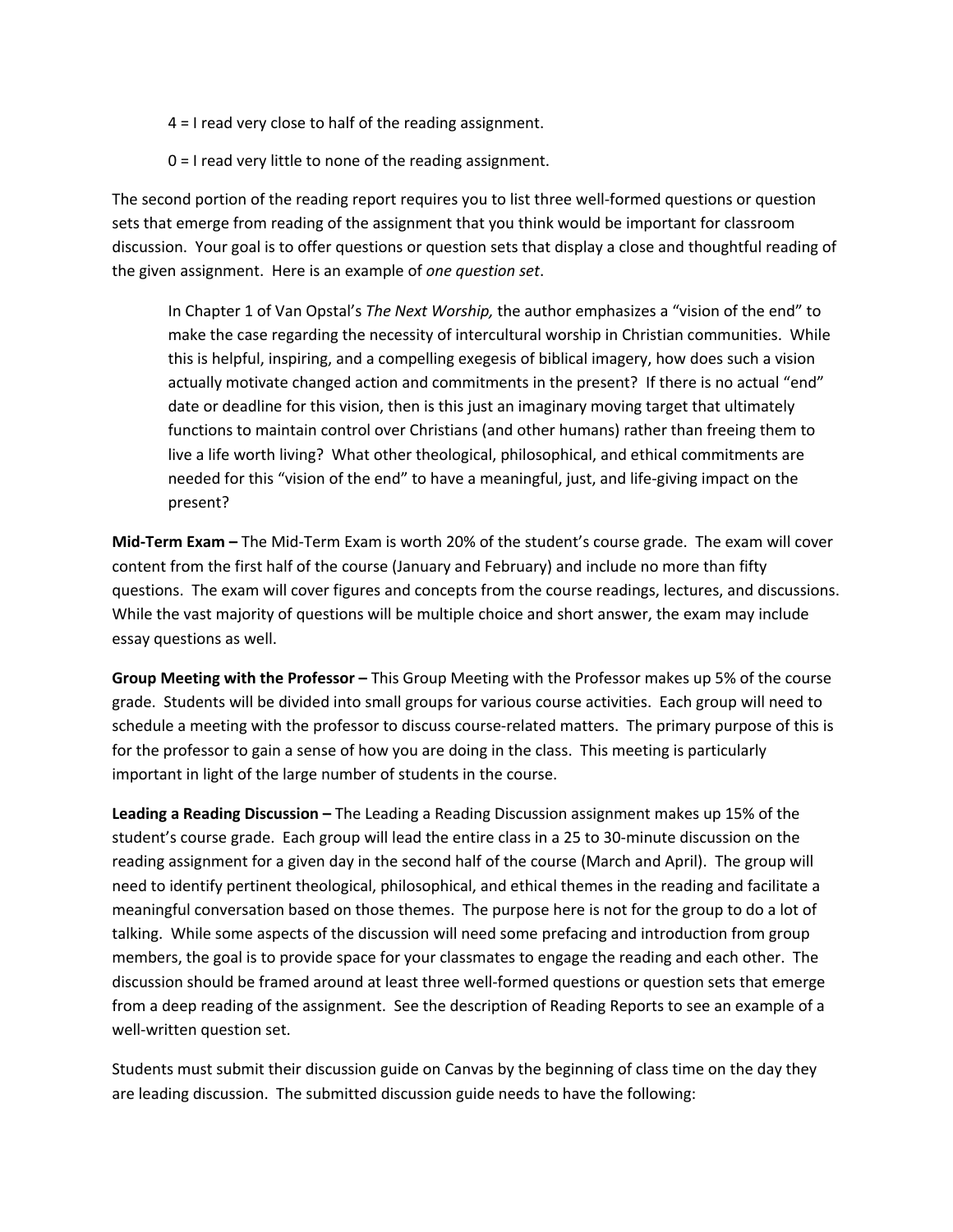- Names of the group members
- At least three well-formed theological, philosophical, or ethical questions (or question sets) based on the reading.
- An explanation of why each question is pertinent for the class discussion.

**Re-Membering MLK Project –** The Re-Membering MLK Project is worth 20% of the student's course grade. You will create and artistic expression that points to and conjures reflection on an understanding of King's theological ethics that you did not have before this course. There are four components to this project: (1) your original creation, (2) your artist's memo, (3) your presentation, and 4) your reflection on two of your classmates' projects. Please see the course schedule for the due date. For a description of the four components, see the explanations below:

1) Your original creation. You will submit *your own original creation* that creatively and substantively builds upon content from this course to point to and conjure reflection on an understanding of King's theological ethics that you did not have before this course. This project can be done in a variety of ways (i.e., painting, poetry, story, short film, song, music video, podcast, game, app, built structure, machine, organizational chart, business plan, spreadsheet, concept illustration, food, clothing, etc.).

While it is true that many do not feel as if they are creative people, the theological reality is that every human being is created in the image of God—the Creator of all things. We are created as creative beings by a creative God. As you prepare for this assignment, feel free to try your hand at something new. However, don't assume creativity is limited to a stereotypical box. Take a moment to reflect on the ways you are a creative being before jumping into a project.

- 2) Your artist's memo. Along with your original creation, you must submit an "artist's memo" that explains your intentions undergirding the composition of your original creation. Your explanation in the "artist's memo" needs to make it very clear that you understand the course content and that your original creation has been created in a thoughtful and careful manner. The length of the "artist's memo" is 150 – 250 words. The "artist's memo" needs to answer the following questions:
	- 1. What is the significance of this piece?
	- 2. How does it creatively and substantively build upon content from this course to express an understanding of King's theological ethics that you did not have before this course?
- 3) Your presentation. During the final exam time slot, each student will give a 3-minute presentation to the class on her/his project and field questions. Projects that require a particular time (i.e., a song or a short film) may be allotted more presentation time.
- 4) Your reflection on two other projects. After presenting, students will arrange their projects in a gallery style. You will need to spend some time viewing (or listening to, observing, etc.) several projects and then reflect meaningfully on two of your classmates' projects using a reflection guide provided by the professor. All of this will happen during the final exam time slot.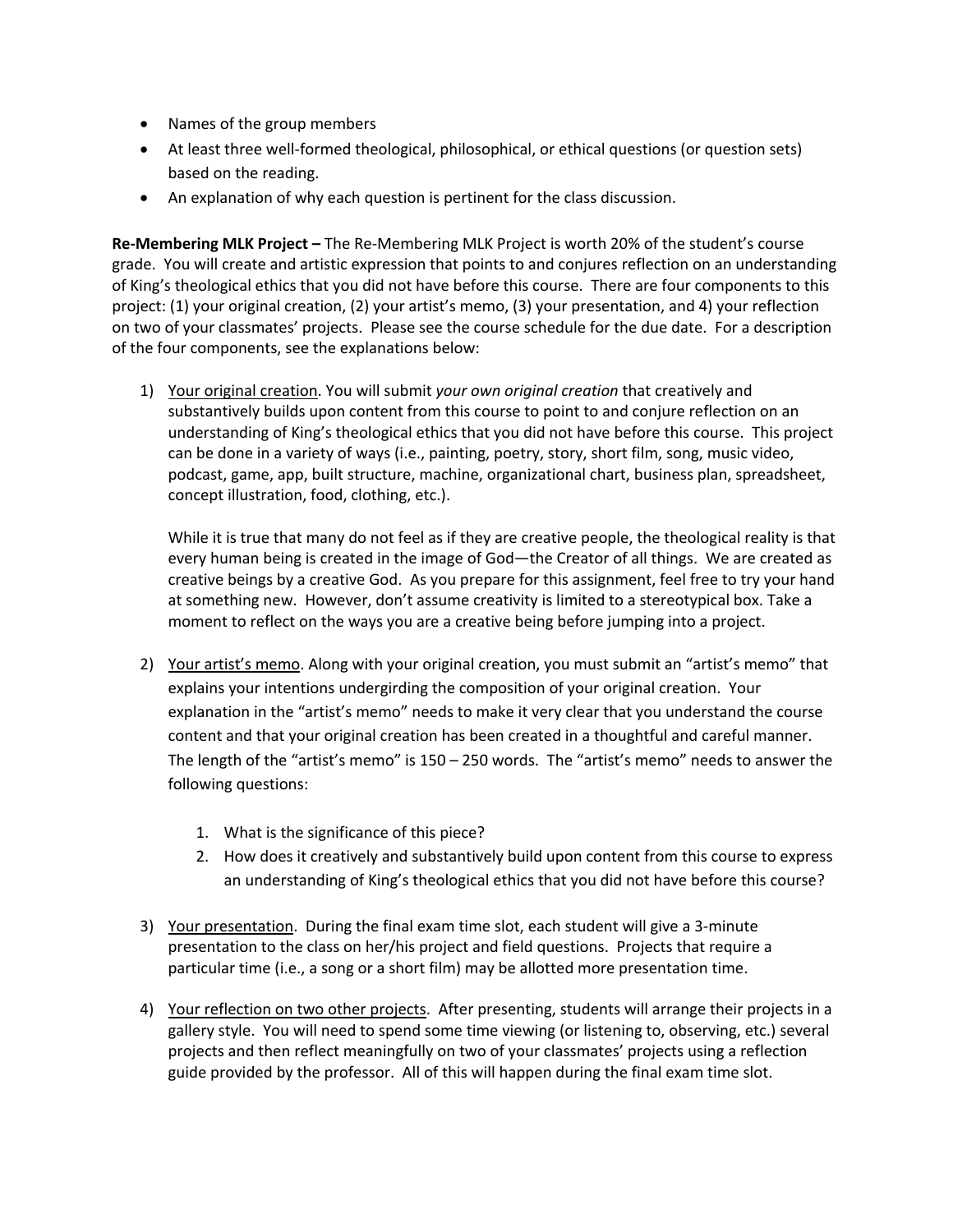### **EXTRA CREDIT OPPORTUNITIES**

**\*\*You can pick one of the first four options. However, everyone can participate in the fifth extra credit opportunity, even if you have done one of the first four.**

EC Opportunity #1: **Interview with Pastor Miles McPerhson.** Students can earn 2 percentage points of extra credit by :

- 1) Reading the book, *The Third Option* by Miles McPherson
- 2) Completing the respective reading review quiz on Canvas by 2:30pm on January 30
- 2) Meeting with Dr. Williams for 30 minutes between 2:30 and 4:30p to discuss the book
- 3) Attend the interview with the author, which will take place on campus at 11am on January 31

EC Opportunity # 2: San Diego Black Film Festival. Attend the San Diego Black Film Festival on Feb 1 to watch the 3:30pm screening of *The Evers*, the new documentary about Civil Rights leader, Medgar Evers and his family. After the screening, there will be a Q and A with Medgar Evers' daughter, Reena Evers. Tickets are currently \$10.

EC Opportunity #3: **Book Review of** *White Awake***.** Students can earn 2 percentage points of extra credit by reading and completing a critical reflection quiz on the book, *White Awake* by Daniel Hill. Daniel Hill was a featured chapel speaker in the Fall 2018 semester. The chapel talk offered a tiny snippet of what is in the book, so feel free to view the chapel via the PLNU chapel website as a way of helping get a basic idea of the book's focus. But please note that the book is far more in-depth than the chapel talk. Simply viewing the chapel talk will not be sufficient for this extra credit opportunity. To receive the extra credit points, you must read the entire book and complete the critical reflection quiz no later than March 11, 2019. To be clear, you can complete this extra credit assignment much earlier in the semester. Please let the professor know if you've already read this book for a previous class or will read this book for a different class this semester, so you can be assigned an alternative book for the extra credit opportunity.

EC Opportunity #4: **Interview with Alice Walker.** Students can earn 2 percentage points of extra credit by:

1) Reading a portion of a work by Alice Walker.

2) Meeting with Dr. Williams for 60 minutes to help plan the interview with Alice Walker.

3) Attend and participate in the interview with Alice Walker, which will take place Thursday, Feb 20 @ 3pm.

\*\*EC Opportunity #5: **Trip to the MLK Institute at Stanford.** Students can earn 4 percentage points of extra credit by participating in the March 20 trip to Stanford University for an exclusive meeting with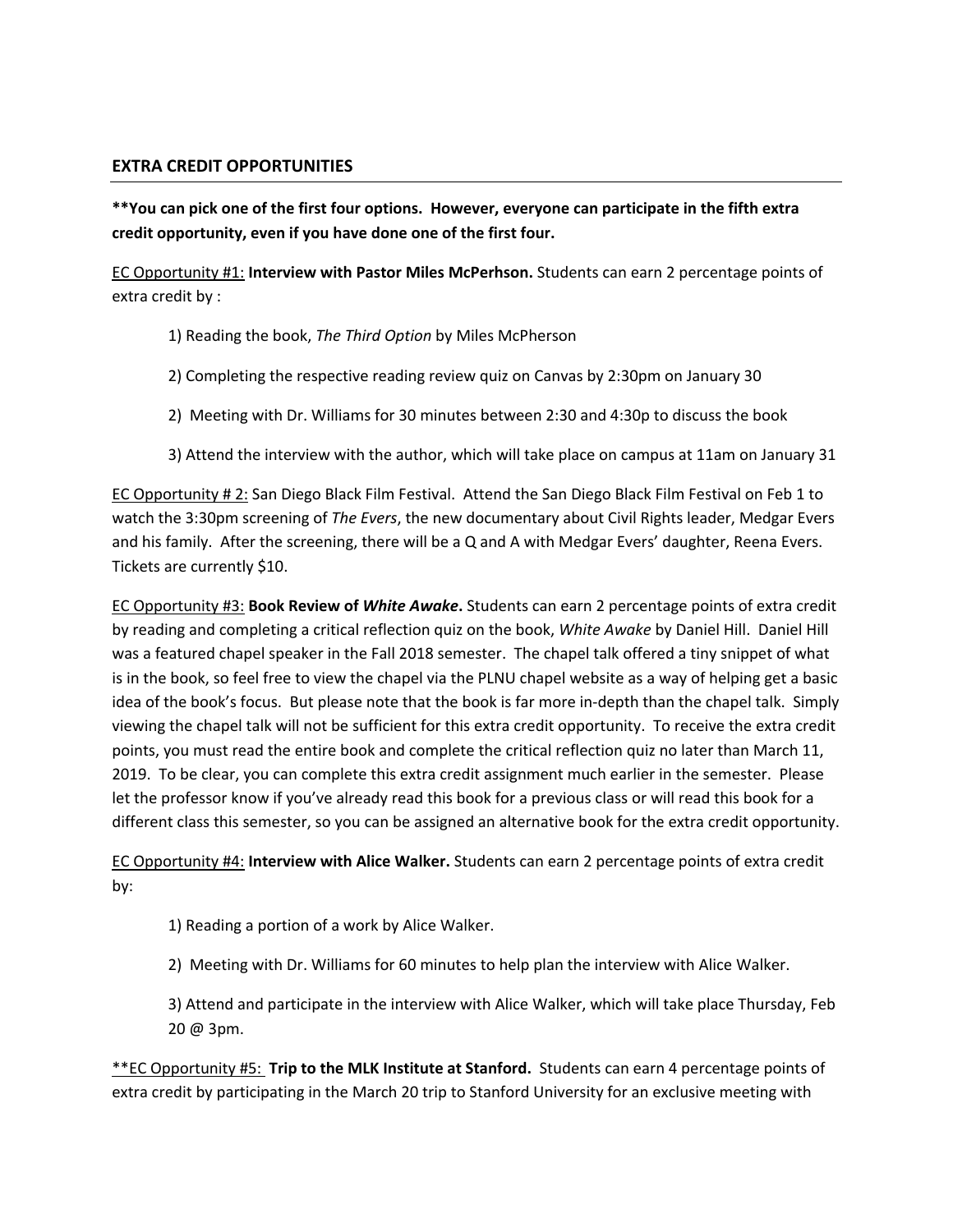renowned King historian, Dr. Clayborne Carson. Dr. Carson was selected by Coretta Scott King in 1985 to edit and publish the papers of her late husband, Martin Luther King, Jr. He has spent the last 35 years dedicated to furthering and shaping King studies. This is his last year before retirement, and we will have a unique opportunity to discuss the future with King Studies. This course does not have a course fee, so you will need to purchase your own plane ticket and food throughout the day. However, the professor can help with the process. And this conversation will be worth the money!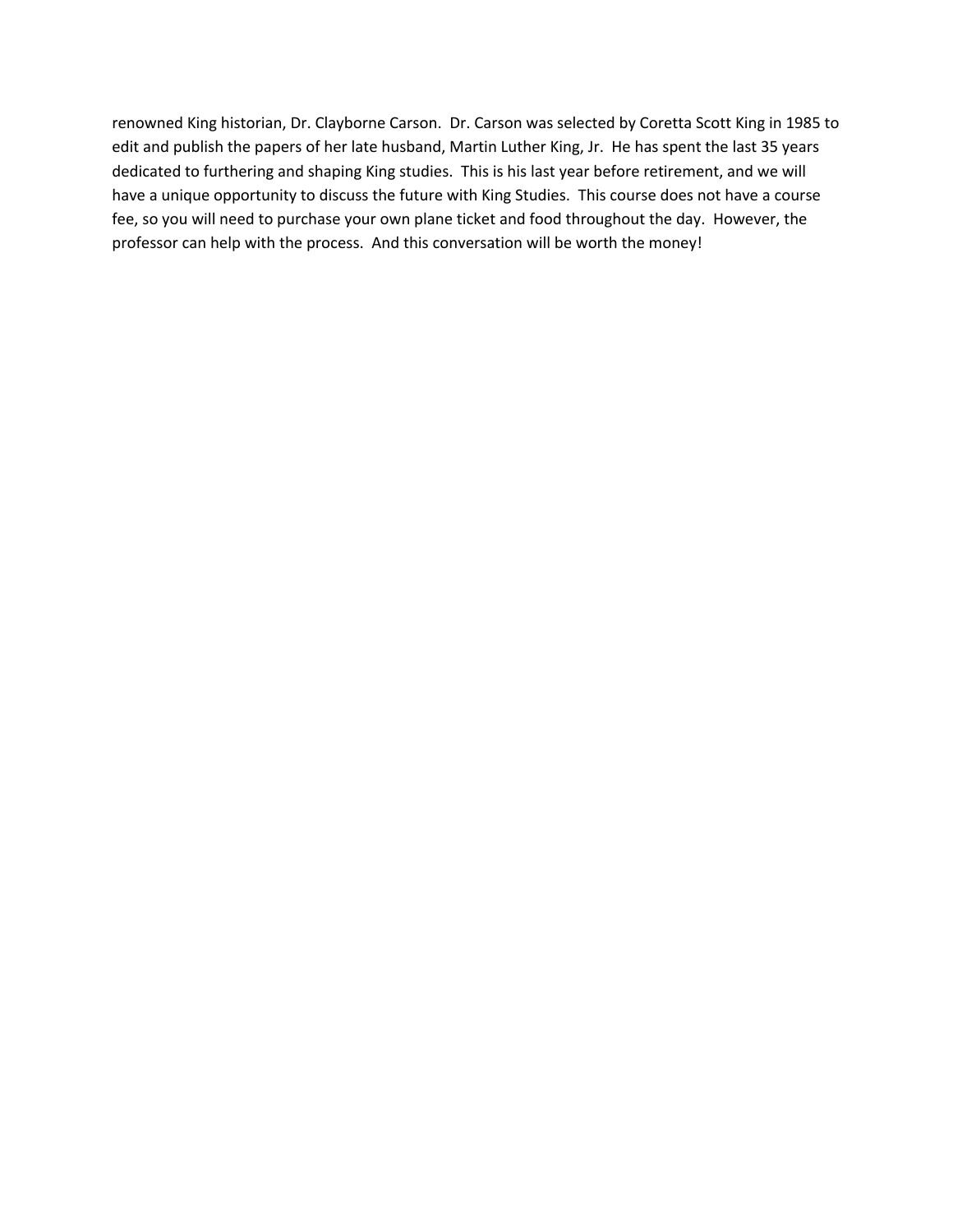# **CLASSROOM BEYOND THE WALLS (CBW)**

You will notice "CBW" marked on particular days in the course schedule. These are required class sessions or activities that will take place outside of the typical classroom space. The professor will provide needed details for this class sessions or activities.

## **INCOMPLETES AND LATE ASSIGNMENTS**

Unless otherwise stated by the professor assignments are to be submitted/turned in by the beginning of the class session when they are due—including assignments posted in Canvas. Incompletes will only be assigned in extremely unusual circumstances.

## **FINAL EXAMINATION POLICY**

Successful completion of this class requires a final project and presentation **on its scheduled final exam day**. The final examination schedule is posted on the Class Schedules site. The final project for this course is the Re-Membering MLK Project. See details for this assignment in the syllabus.

## **PLNU COPYRIGHT POLICY**

Point Loma Nazarene University, as a non-profit educational institution, is entitled by law to use materials protected by the US Copyright Act for classroom education. Any use of those materials outside the class may violate the law.

## **PLNU ACADEMIC HONESTY POLICY**

Students should demonstrate academic honesty by doing original work and by giving appropriate credit to the ideas of others. Academic dishonesty is the act of presenting information, ideas, and/or concepts as one's own when in reality they are the results of another person's creativity and effort. A faculty member who believes a situation involving academic dishonesty has been detected may assign a failing grade for that assignment or examination, or, depending on the seriousness of the offense, for the course. Faculty should follow and students may appeal using the procedure in the university Catalog. See Academic Policies for definitions of kinds of academic dishonesty and for further policy information.

# **PLNU ACADEMIC ACCOMMODATIONS POLICY**

If you have a diagnosed disability, please contact PLNU's Disability Resource Center (DRC) within the first two weeks of class to demonstrate need and to register for accommodation by phone at 619-849-2486 or by e-mail at DRC@pointloma.edu. See Disability Resource Center for additional information.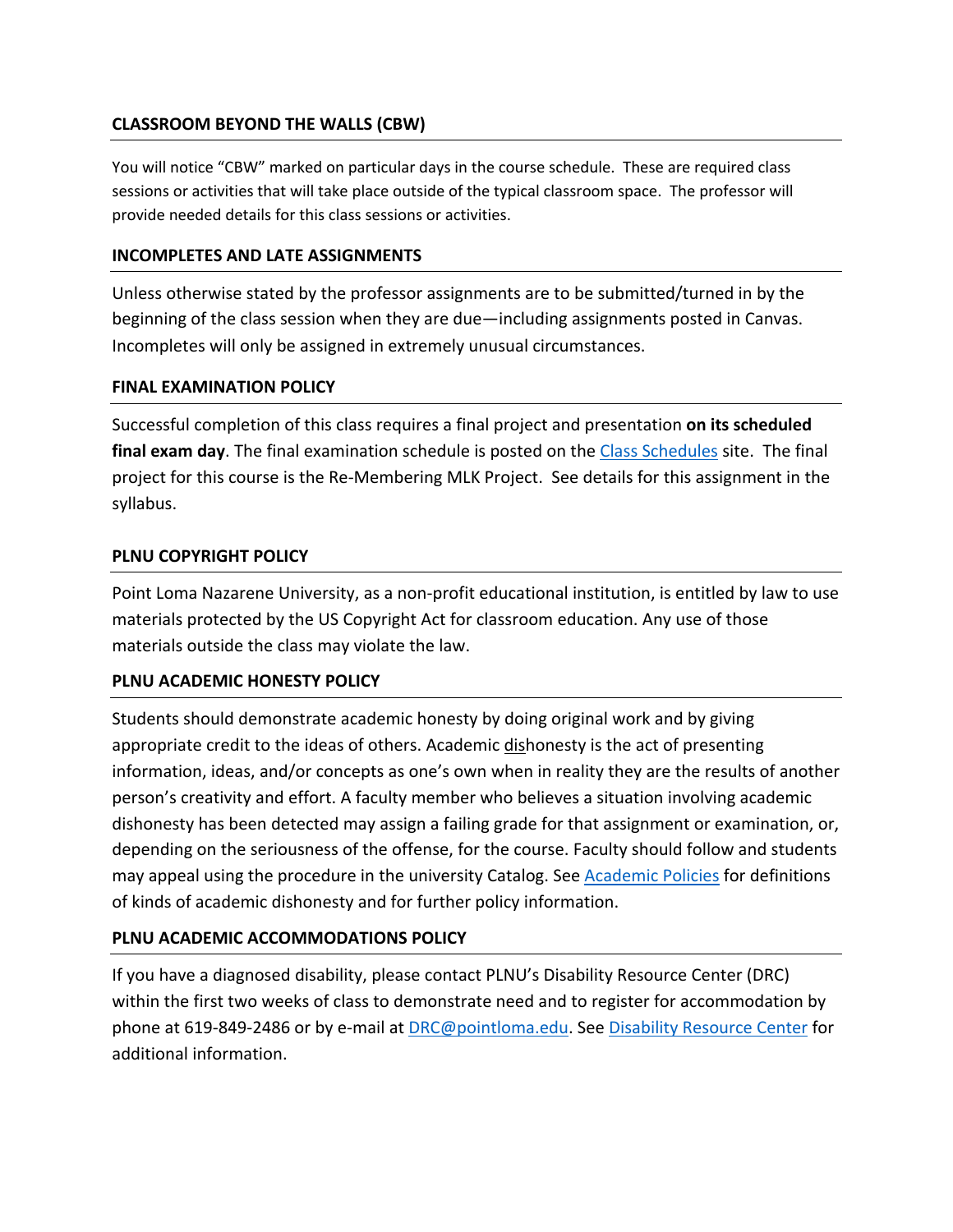# **PLNU ATTENDANCE AND PARTICIPATION POLICY**

Regular and punctual attendance at all classes is considered essential to optimum academic achievement. If the student is absent from more than 10 percent of class meetings, the faculty member can file a written report which may result in de-enrollment. If the absences exceed 20 percent, the student may be de-enrolled without notice until the university drop date or, after that date, receive the appropriate grade for their work and participation. See Academic Policies in the Undergraduate Academic Catalog.

## **INCLUSIVE LANGUAGE**

The School of Theology and Christian Ministry is committed to the equality of women and men. Recognizing that people have often used the English language in ways that imply the exclusion or inferiority of women, the school urges students, faculty, and staff to avoid sexist language in public discourse, in classroom discussion, and in their writings. Thus, terms like "man" or "mankind" or the pronoun "he," should not be used to refer to all humans. Instead "people," "humanity," "humans," and "he or she" better acknowledge women as full persons.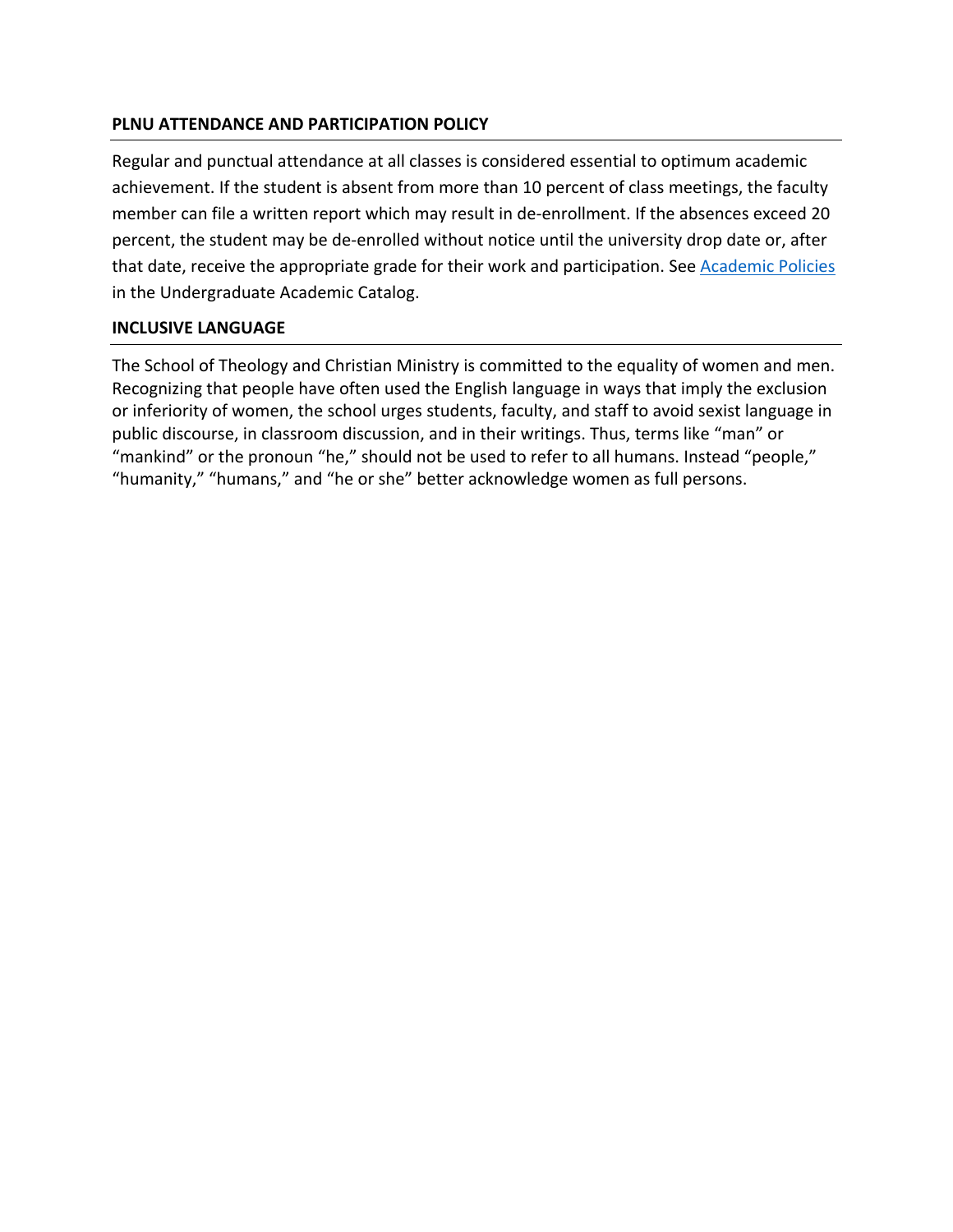#### **THE4090 / PHL4090 MLK and Theological Ethics - Course Schedule**

This course is a 3-unit course that meets once each week. The time designated for this course is 4:45p – 7:15p. However, classes will let out at 6:30pm. Students will be guided toward a particular Canvas activity and discussion to complete the "seat time." The Canvas activity and discussion will need to be completed before the next class meeting.

| <b>Date</b>                                                                                                           | <b>Topic</b>                                                                 | <b>Readings DUE</b>          | <b>Other Items DUE</b> |  |
|-----------------------------------------------------------------------------------------------------------------------|------------------------------------------------------------------------------|------------------------------|------------------------|--|
|                                                                                                                       |                                                                              |                              |                        |  |
| <b>Thurs</b><br>1/16                                                                                                  | Syllabus                                                                     |                              |                        |  |
| Thurs                                                                                                                 | King's Incarcerated Christ                                                   |                              |                        |  |
| 1/23                                                                                                                  |                                                                              |                              |                        |  |
| Thurs                                                                                                                 | King's Early Theological Influences: Family and the                          | -Cone, Introduction          | Reading Report 1       |  |
| 1/30                                                                                                                  | <b>Black Church Prophetic Tradition</b>                                      | -King, "Rediscovering Lost   | Classmate              |  |
|                                                                                                                       |                                                                              | Values"                      | <b>Interview Paper</b> |  |
|                                                                                                                       |                                                                              | -Thurman, Ch. 1-2            | <b>Due</b>             |  |
|                                                                                                                       | ----Extra Credit Opportunity----                                             |                              |                        |  |
|                                                                                                                       | <b>Rethinking Reconciliation</b>                                             |                              |                        |  |
|                                                                                                                       | Meet with Dr. Williams on Thursday Jan 30 to discuss upcoming interview with |                              |                        |  |
|                                                                                                                       | Pastor Miles McPherson then attend the interview on Friday Jan 31 @ Noon     |                              |                        |  |
|                                                                                                                       | See Syllabus and Canvas for more important details.                          |                              |                        |  |
|                                                                                                                       |                                                                              |                              |                        |  |
|                                                                                                                       | ----Extra Credit Opportunity----                                             |                              |                        |  |
|                                                                                                                       | San Diego Black Film Festival                                                |                              |                        |  |
|                                                                                                                       | Attend the screening of The Evers on Feb 1 at 3:30pm.                        |                              |                        |  |
|                                                                                                                       | See Syllabus and Canvas for more important details.                          |                              |                        |  |
| Thurs                                                                                                                 | King's Academic Theological Influences: Practical                            | -Cone, Ch. $1 - 2$           | Reading Report 2       |  |
| 2/6                                                                                                                   | Theology and Christian Ethics                                                | -King, "Paul's Letter to     |                        |  |
|                                                                                                                       |                                                                              | American Christians"         |                        |  |
|                                                                                                                       |                                                                              | -Thurman, Ch. 3              |                        |  |
| Thurs                                                                                                                 | King and Twentieth Century Theological Ethics                                | -Cone, Ch. $3-4$             | Reading Report 3       |  |
| 2/13                                                                                                                  |                                                                              | -King, "Loving Your Enemies" |                        |  |
|                                                                                                                       |                                                                              | -Thurman, Ch. 4-5            |                        |  |
|                                                                                                                       |                                                                              |                              |                        |  |
| ----CBW: Required Wiley Lecture and Reflection----                                                                    |                                                                              |                              |                        |  |
| Rethinking the Bible as the Poetry of God                                                                             |                                                                              |                              |                        |  |
| Attend one of the Wiley Lectures happening on campus Feb 12-14 and<br>Participate in the respective Canvas Discussion |                                                                              |                              |                        |  |
|                                                                                                                       |                                                                              |                              |                        |  |
| Thurs                                                                                                                 | King's Appeal to Virtue Ethics:                                              | -Cone, Ch. 5 - 6             | Reading Report 4       |  |
| 2/20                                                                                                                  | Beloved Community and Christian Imagination                                  | -King, "A Knock at Midnight" | <b>CBW Post</b>        |  |
|                                                                                                                       |                                                                              | -Williams (Holiness and      |                        |  |
|                                                                                                                       |                                                                              | Racial Harmony)              |                        |  |